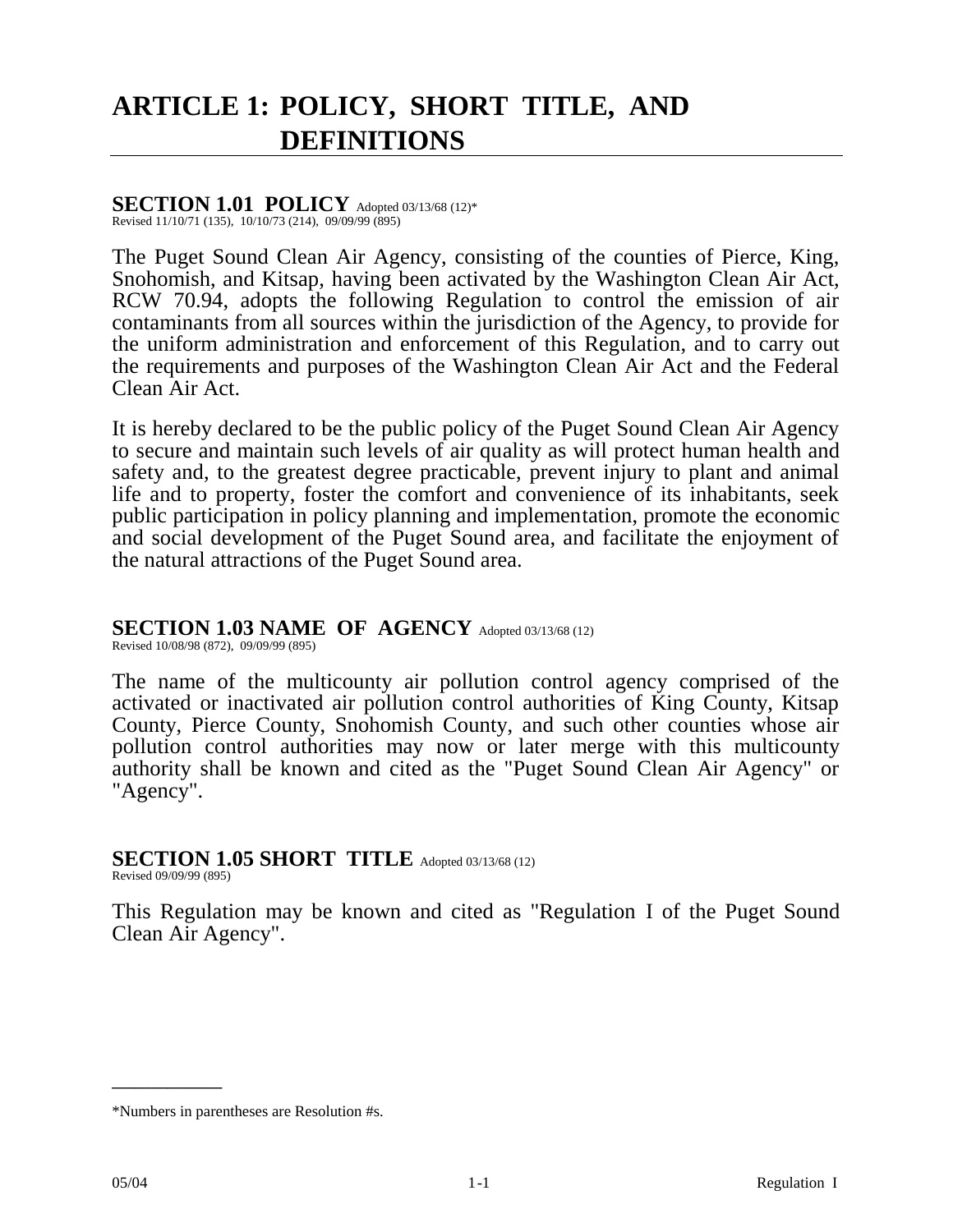### SECTION 1.07 DEFINITIONS Adopted 03/13/68 (12)

Revised 07/08/70 (126), 11/10/71 (135), 04/12/72 (141), 05/10/72 (142), 06/13/73 (194), 03/18/76 (361), 03/13/80 (461), 10/13/83 (547), 05/10/84 (556), 02/13/86 (597), 11/12/87 (616), 06/09/88 (621), 11/10/88 (634), 12/08/88 (636), 01/12/89 (639), 08/10/ 89 (644), 06/13/91 (700), 01/09/92 (716), 11/19/92 (738), 04/14/94 (784), 10/08/98 (872), 03/11/99 (880), 09/09/99 (895), 03/25/04 (1024), 09/27/18 (1394)

When used herein:

- (a) **AGENCY** means the Puget Sound Clean Air Agency.
- (b) **AIR CONTAMINANT** means dust, fumes, mist, smoke, other particulate matter, vapor, gas, odorous substance, or any combination thereof.
- (c) **AIR POLLUTION** means the presence in the outdoor atmosphere of one or more air contaminants in sufficient quantities and of such characteristics and duration as is, or is likely to be, injurious to human health, plant or animal life, or property, or which unreasonably interferes with enjoyment of life and property. Air pollution shall not include air contaminants emitted in compliance with chapter 17.21 RCW, the Washington Pesticide Application Act, which regulates the application and control of the use of various pesticides.
- (d) **AMBIENT AIR** means the surrounding outside air.
- (e) **BOARD** means the Board of Directors of the Puget Sound Clean Air Agency.
- (f) **COMBUSTIBLE REFUSE** means solid or liquid combustible waste material.
- (g) **CONTROL EQUIPMENT** means any device which prevents or controls the emission of any air contaminant.
- (h) **CONTROL OFFICER** means the Air Pollution Control Officer of the Puget Sound Clean Air Agency.
- (i) **EMISSION** means a release of air contaminants into the ambient air.
- (j) **EMISSION STANDARD** means a requirement established under the Federal Clean Air Act (FCAA) or chapter 70.94 RCW that limits the quantity, rate, or concentration of emissions of air contaminants on a continuous basis, including any requirement relating to the operation or maintenance of a source to assure continuous emission reduction and any design, equipment, work practice, or operational standard adopted under the FCAA or chapter 70.94 RCW.
- (k) **EQUIPMENT** or **EMISSIONS UNIT** means any part of a stationary source or source that emits or would have the potential to emit any pollutant subject to regulation under the federal Clean Air Act, chapter 70.94 or 70.98 RCW.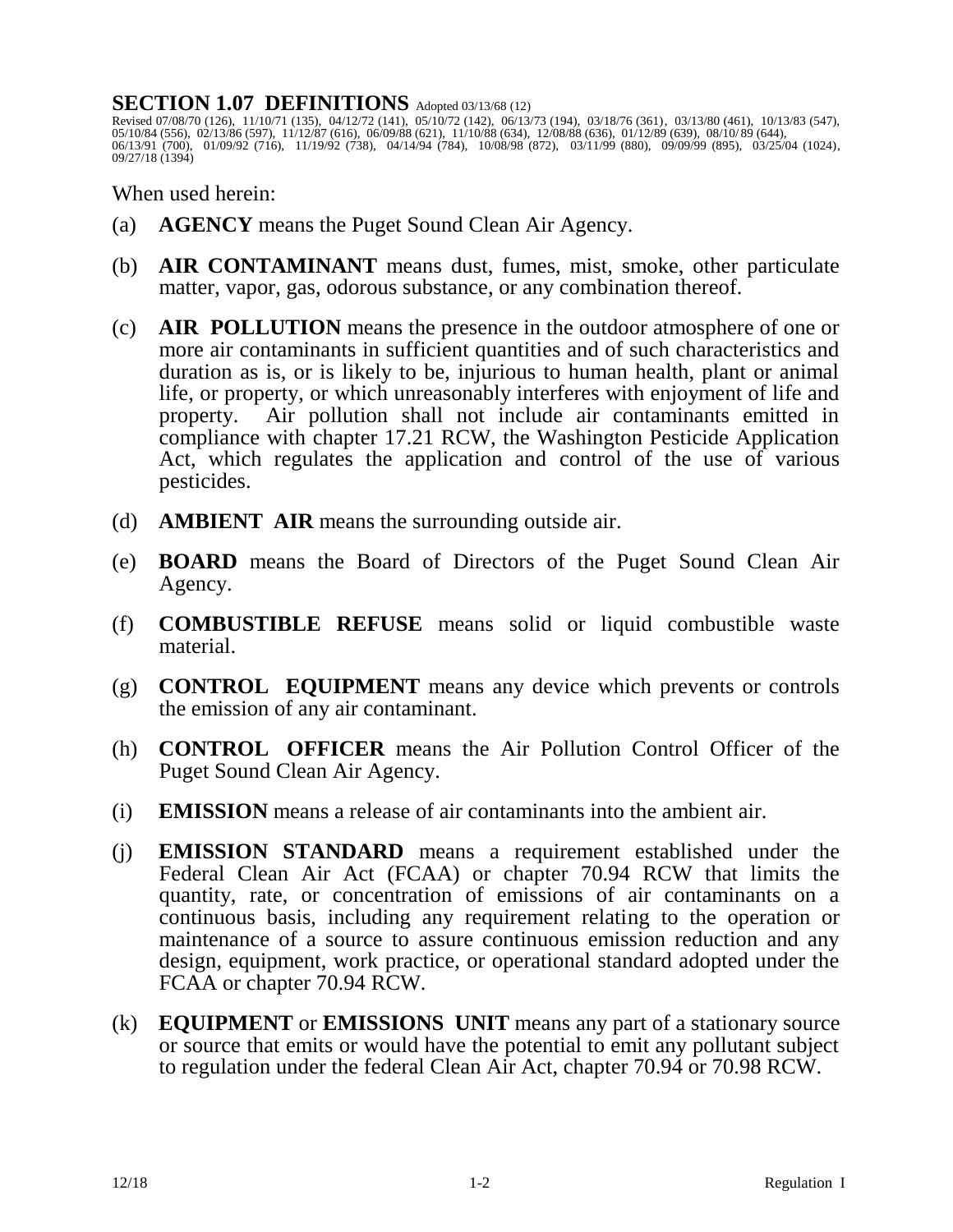- (l) **FUEL BURNING EQUIPMENT** means equipment that produces hot air, hot water, steam, or other heated fluids by external combustion of fuel.
- (m) **GASOLINE** means a petroleum distillate that is a liquid at standard conditions and has a true vapor pressure greater than 4 pounds per square inch absolute at  $20^{\circ}$ C, and is used as a fuel for internal combustion engines. Also any liquid sold as a vehicle fuel with a true vapor pressure greater than 4 pounds per square inch absolute at  $20^{\circ}$ C shall be considered "gasoline" for purpose of this regulation.
- (n) **GASOLINE STATION** means any site dispensing gasoline into motor vehicle, marine vessel, or aircraft fuel tanks from stationary storage tanks.
- (o) **HAZARDOUS AIR POLLUTANT** means any air pollutant listed in or pursuant to section 112(b) of the federal Clean Air Act, 42 U.S.C. §7412.
- (p) **MOTOR VEHICLE** means any operating vehicle or one capable of being operated that has its own self-contained sources of motive power, is designed for the transportation of people or property, and is of the type for which a license is required for operation on a highway.
- (q) **MULTIPLE CHAMBER INCINERATOR** means a furnace for the destruction of waste consisting of three or more refractory-lined combustion chambers in series, physically separated by refractory walls, interconnected by gas passage ports or ducts, and employing adequate design parameters necessary for maximum combustion of the material to be burned.
- (r) **OWNER** or **OPERATOR** means the person who owns, leases, supervises, or operates the equipment or control equipment.
- (s) **PERSON** means an individual, firm, public or private corporation, association, partnership, political subdivision, municipality, or government agency.
- (t) **REASONABLY AVAILABLE CONTROL TECHNOLOGY** or **RACT** means the lowest emission standard that a particular source or source category is capable of meeting by the application of control technology that is reasonably available considering technological and economic feasibility. RACT is determined on a case-by-case basis for an individual source or source category taking into account the impact of the source upon air quality, the availability of additional controls, the emission reduction to be achieved by additional controls, the impact of additional controls on air quality, and the capital and operating costs of the additional controls. RACT requirements for any source or source category shall be adopted only after notice and opportunity for comment are afforded.
- (u) **REFUSE BURNING EQUIPMENT** means equipment employed to burn any solid or liquid combustible refuse.